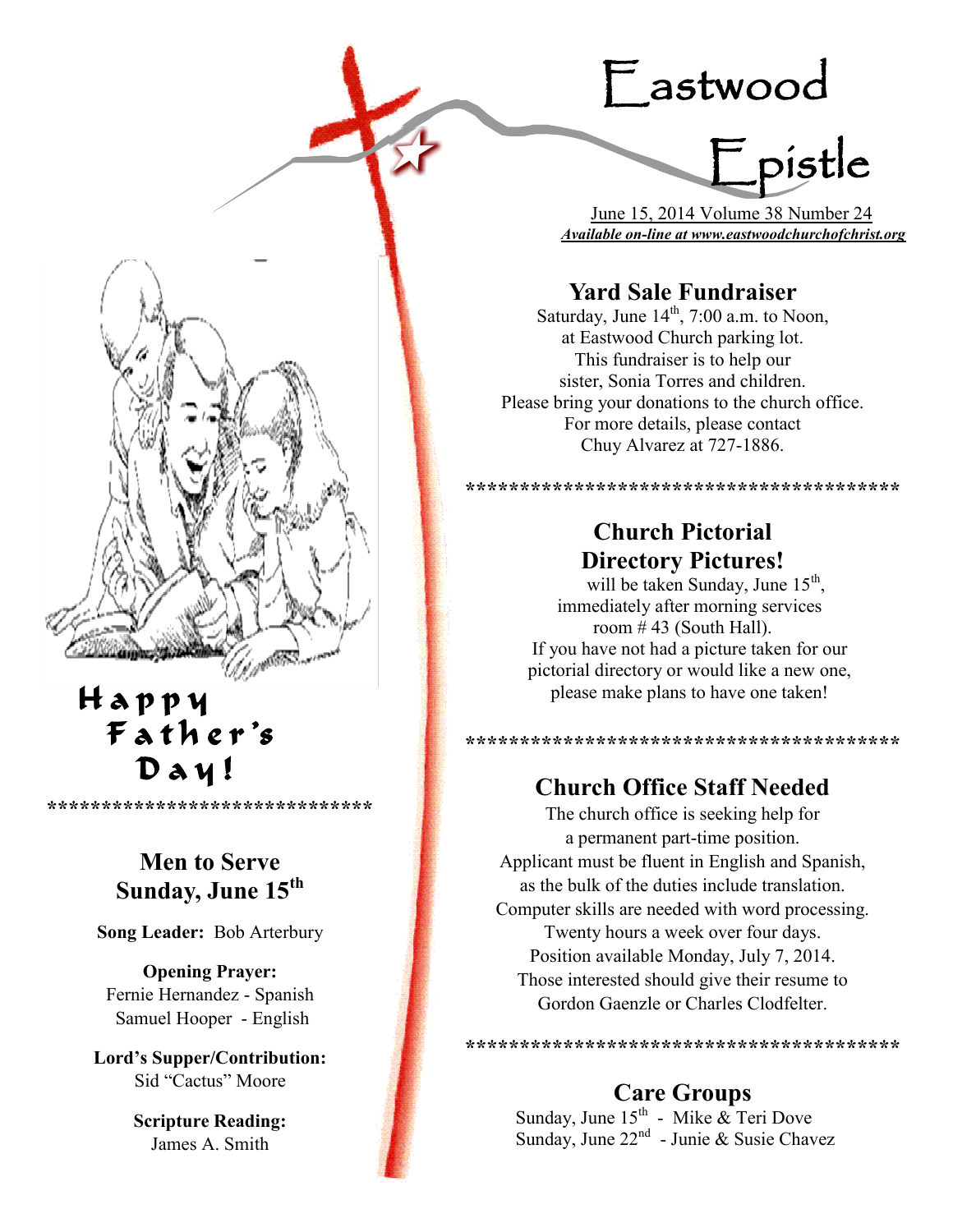*Together*

**Isa 25:1,4** *O LORD, you are my God; I will exalt you and praise your name, for in perfect faithfulness you have done marvelous things, things planned long ago...You have been a refuge for the poor, a refuge for the needy in his distress, a shelter from the storm and a shade from the heat*. NIV

Isaiah lived in difficult times. Sin was rampant and the children of God needed to repent if things were going to improve. It is interesting that when the world is bad, disciples do not see themselves as the ones who need to repent. It is always the other fellow.

Yes, there is wickedness in the world, our world. Perhaps, we should look to our own actions and ask if we should repent.

God is loving and kind beyond our understanding. However, he wants his people to be righteous. Me. You. Not us or we, but individually examine our lives by the will of God. When speaking in the plural, it is easy to hide me. We and us, quickly become they and them. Shifting the focus off of me personally, to others.

Praise God for his love and gifts. Glorify the Savior for the relationship that mankind can have with God as the result of Jesus. Extol the Holy Spirit that dwells in every Christian to give strength and courage. Thank God for all he has provided for his child.

Rejoice in the family of God, the body of Jesus, the church of Christ, where we can grow in relationships and love. Friends in Christ who want us to succeed and grow into maturity that benefits everyone around us.

Rejoice in his imminent return. *Charles M Clodfelter*

*Sunday Guests who registered - 5 Did you speak with them?*

**www.eastwoodchurchofchrist.org**

**Sunday Tuesday Wednesday** Bible Class - 9:00 A.M. Ladies Bible Class Bible Study Worship - 10:00 A.M. 10:00 A.M. 7:00 P.M.

#### **Area TV Programs**

Area TV Programs<br>Fridays: 7:00 P.M. Channel #38 (Cable Channel #16) Sundays: 5:00 A.M. Inspiration Channel (Channel #364 Direct TV)

## **Thank You**

Dear Eastwood church of Christ, I want to thank you so much for the beautiful roses. I loved them and got so many compliments on them. It sure was sweet to receive them from you. Thanks again! In Christ's Love, Susan Fullerton

## **Baptism**

Sarah Shepherd 15080 Glendive, El Paso, TX 79927 Phone #: 852-2008 was baptized Sunday, June 8, 2014. Sarah is Joe & Debbie Shepherd's daughter. **Welcome to the Family of God!** 

## **ECHO/Workday**

On Friday before the third Saturday of each month, volunteers come to the building and bag sacks of groceries. These sacks are then distributed on Saturday morning at 9:00 a.m. in the Fellowship Hall. Any community household is eligible. Eastwood members who wish to receive this assistance, may come the Friday, prior to the  $3<sup>rd</sup>$  Saturday, between 9:00 a.m. and 10:30 a.m. to avoid the crowd on Saturday. If you would like to help sorting of the food or if you would like to receive a bag for your family, be here on Friday, June 20, 2014, between 9:00 a.m. & 10:30 a.m.

## **Youth Ministry Meeting**

A meeting is scheduled for Sunday, June  $22<sup>th</sup>$ . Parents of teens, teens and other interested parties are welcome to attend this meeting, to consider plans for the next year. Please call the church at 593-2772, to make your reservation and learn the location.

> **Sunday, June 15, 2014 Speaker** - Paul Gonzales **Sermon** - *My Father My Fortress*  **Speaker** - Psalms 127:1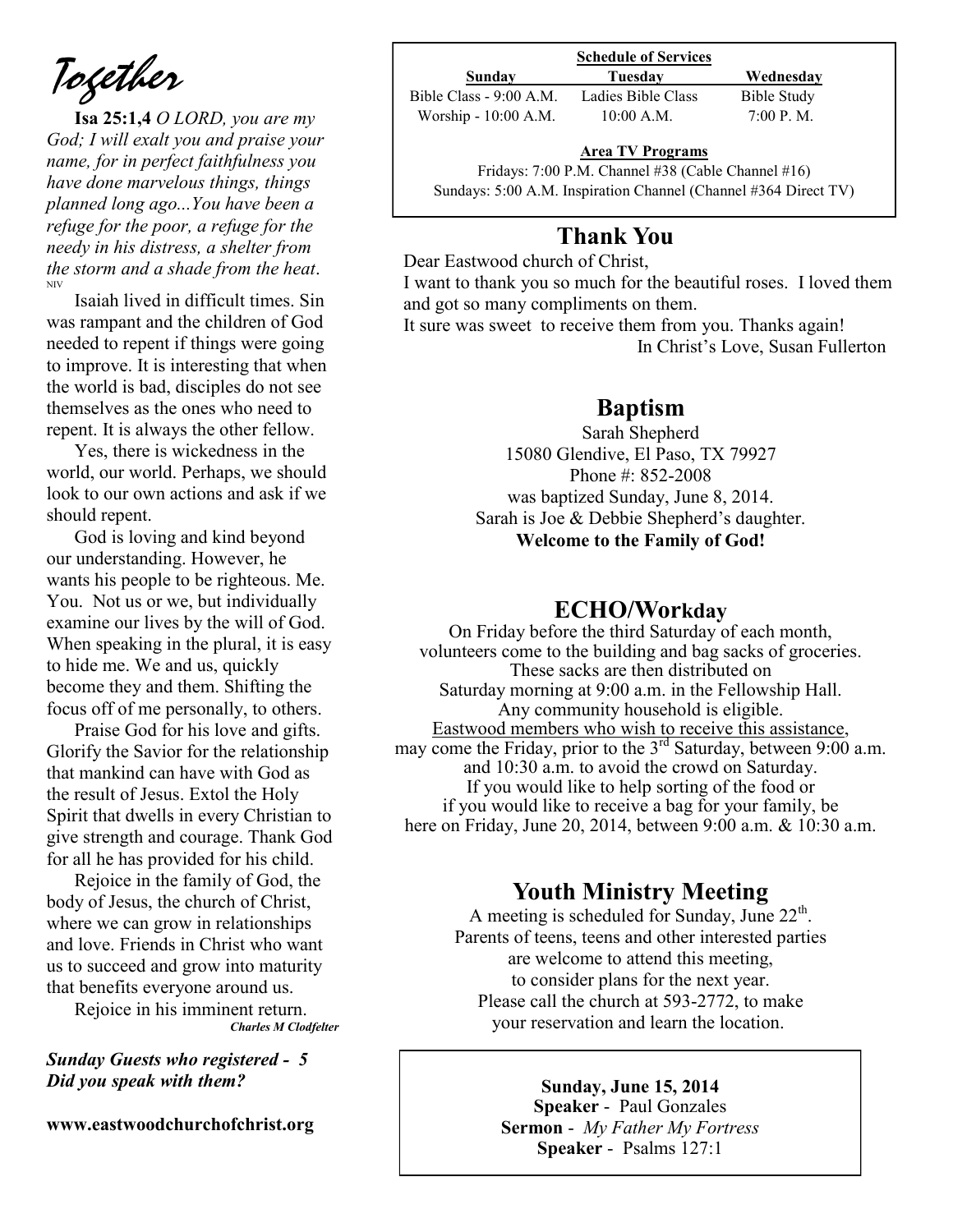

Tathers, we have a very special day coming up! I want to encourage you to make it a very special day. Don't allow this day to pass by without learnmake it a very special day. Don't allow this day to pass by without learning something new. Father's Day can come and go, but lets make this day a day that I can change something within my role as a father.

First, understand that my role as a father is one of the biggest responsibilities God has placed on man, but we have a big advantage the world doesn't

have. Not that its not available to them but for whatever reason they don't have it. The Bible is the very best guide book on how to be the best "Pop" ever. Read it and put everything into practice.

Second, this Sunday there will be a whole lot of compliments, gifts and maybe even taken out for a good meal (you pay of course!). There may even be some good advice that is given. Take the advice and analyze it and if it is good advice, make it a part of your life.

Third, be the very best example that you can be. That means, I start doing things I wasn't doing before, and I do away with things I shouldn't be doing. Again, Father's Day can come and go. Make this day the happiest day for you and yours (Psalm 127:1). Let's do it! Paul  $\mathcal{L}_\mathcal{L} = \mathcal{L}_\mathcal{L} = \mathcal{L}_\mathcal{L} = \mathcal{L}_\mathcal{L} = \mathcal{L}_\mathcal{L} = \mathcal{L}_\mathcal{L} = \mathcal{L}_\mathcal{L} = \mathcal{L}_\mathcal{L} = \mathcal{L}_\mathcal{L} = \mathcal{L}_\mathcal{L} = \mathcal{L}_\mathcal{L} = \mathcal{L}_\mathcal{L} = \mathcal{L}_\mathcal{L} = \mathcal{L}_\mathcal{L} = \mathcal{L}_\mathcal{L} = \mathcal{L}_\mathcal{L} = \mathcal{L}_\mathcal{L}$ 



**Food Pantry Needs** Dried Beans Pasta Sauce Pasta

Happy Birthday! **<sup>5</sup>**

June 16 - Kayleigh Duley June 18 - Dominique Delgado June 18 - Travis Hernandez



# **th Sunday Potluck**

will be Sunday, June  $29<sup>th</sup>$ , in the Fellowship Hall, immediately after the morning services. Invite your friends, neighbors and relatives to join us. Please bring enough food for your family and a little extra for our guests!

## **Fifth Sunday Singing**

Eastwood will be hosting the Area Wide Singing on Sunday, June  $29<sup>th</sup>$ , at 3:00 pm. Everyone is encouraged to attend this time of encouragement with our brothers and sisters from other congregations. Make your plans to attend.



## **Youth Summer Camp**

We will be taking the church van for ages 13-28 for session 5 (June 29 - July 5) and for ages 8-14 for session 4 (July 13 - 19) For more details, contact Andrew at 588-8524.